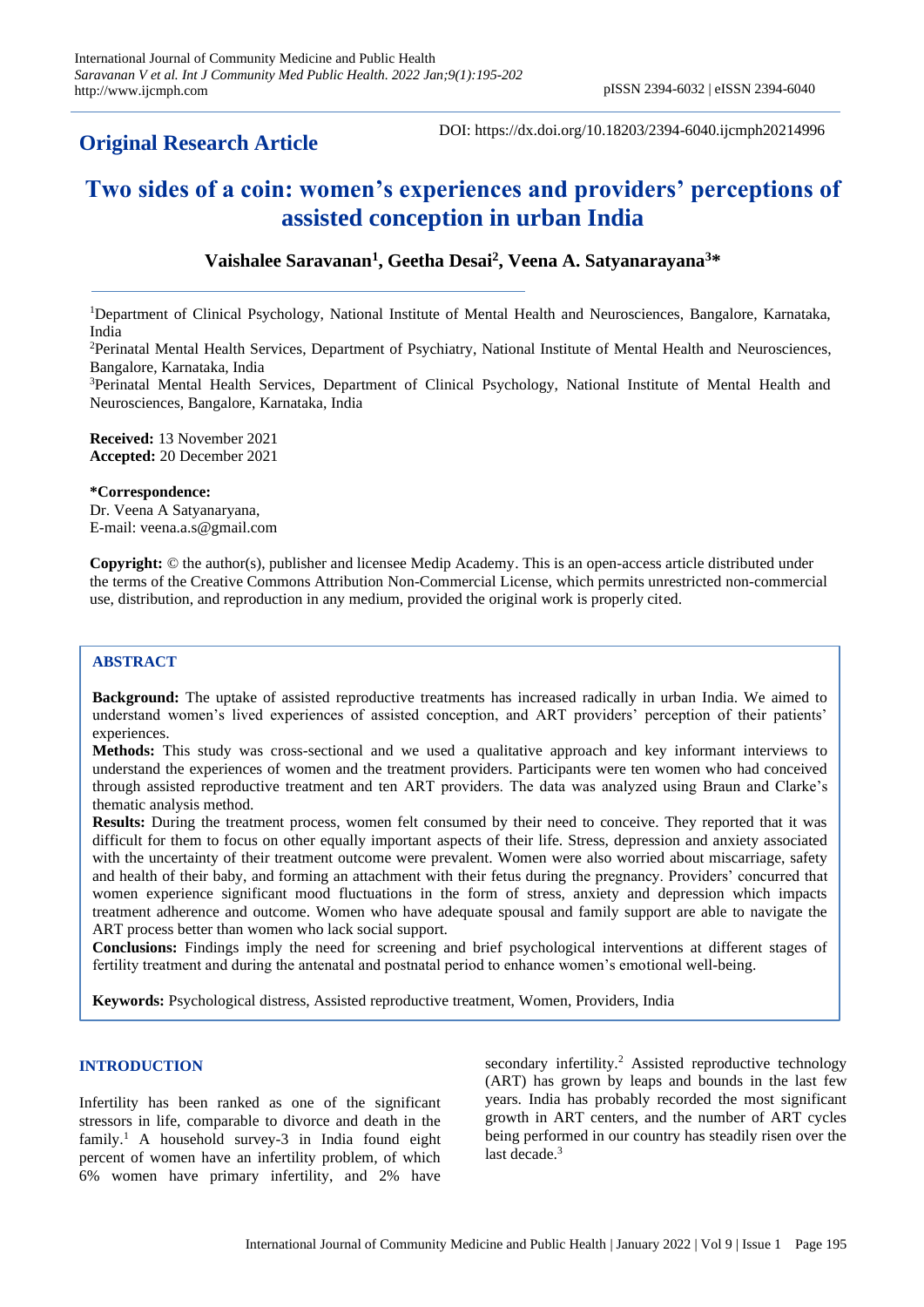Stress during infertility treatment originates from three different aspects of the experience such as chronic stress caused by the threat of infertility and the loss of hope; stress from the prospect of the treatment itself, and the stress of the actual participation in the treatment with its daily injections, scans and invasive procedure.<sup>4,5</sup> The process of going through fertility treatment is often challenging and impacts both the woman's physical and mental health.<sup>6</sup>

Even after successful assisted conception, infertility causes women to anticipate loss and consider their pregnancy as 'tentative'.<sup>7,8</sup> Women who conceive after ART report higher levels of context-specific fears than women who conceive spontaneously, such as fear of the baby's death during pregnancy and/or childbirth and/or after childbirth, fears concerning diseases, malformation, prematurity and the possibility of the baby having to stay in a neonatal intensive care unit. $9-11$  Higher levels of anxiety specifically focused on the pregnancy outcome were reported, especially during the third trimester, compared to spontaneous conception women, although state and trait anxiety were lower. $11$ 

In the Indian setting, while most empirical studies have focused on assessing women's mental health after an infertility diagnosis, during ART treatment, and on the pregnancy outcomes of ART (low birth weight and preterm birth), research on women's subjective experiences of ART and provider's perceptions is limited. Therefore, this study aimed to explore women's experiences of infertility, treatment process, and pregnancy achieved after successful assisted reproductive treatment, and the perceptions of their treatment providers.

# **METHODS**

Data for this paper comes from the initial exploratory (qualitative phase) study undertaken before the prospective longitudinal cohort (quantitative phase) study to understand the impact of maternal mental health on attachment and competence. We aimed to understand women's experiences of assisted conception and ART providers' perception of their patients' experiences.

#### *Research design*

The study was cross-sectional and qualitative.

# *Participants*

Research participants were recruited using purposive sampling from a pioneering and reputed obstetrics and gynecology hospital in Bengaluru, Karnataka, India. The participants were 10 women who had assisted conception and 10 ART providers. Data saturation determined the final sample size. The inclusion criteria were primiparous pregnant women with singleton pregnancy treated for primary infertility, aged between 25 and 45 years, at 7th

month of pregnancy, and ability to speak any one of the three languages Tamil, Kannada, and English fluently. Exclusion criteria were assisted conception through donor gametes (sperm/egg donation) and currently receiving psychotropic medication or any structured psychological intervention. The inclusion criterion for ART providers was at least ten years of experience as an infertility specialist.

### *Data collection*

The study received ethics approval from the Institutional Ethics Committee and the fertility center where the study was conducted. The purpose of the study was explained and written informed consent was obtained from all participants who met the eligibility criteria. A semistructured interview schedule developed by the researcher was used to guide key informant interviews. The interview mainly focused on understanding women's experiences of the treatment process, pregnancy achieved after successful assisted reproductive treatment, and ART providers' perception of their patients' experiences. A sample of open-ended questions used in the key informant interviews include: How has the journey been after deciding to undergo ART? What has been the most difficult aspect of this treatment for you? Can you tell me about the concerns you have had during pregnancy (after assisted conception)? The questions which were asked to the ART providers were as follows: What do women go through when an attempted ART method fails? How do you restore their hope? Can you tell me about the concerns women have expressed to you during their pregnancy (after assisted conception)?

Interviews were conducted one-on-one in a private room. Interviews on an average took 35-45 minutes with women, and 25-35 minutes with ART providers. All the interviews were conducted by the first author. Women, if found to be distressed were debriefed at the end of the interview. The interviews were audio recorded and transcribed for analysis.

# *Data analysis*

All the interviews were analyzed using the thematic analysis method by Braun and Clarke.<sup>12</sup> The first step in TA was becoming closely familiar with the data by reading and re-reading the interview transcripts. Following this close reading, in the next step, the initial codes were generated. After generating codes, the researcher clustered them into ideas that are related. All the data relevant to each theme were extracted and ensured that all the relevant data are associated first with individual codes and then with the themes. Once themes had been identified, the next step involved defining and naming themes. Once each theme was clearly defined and described, each theme was illustrated with reference to the transcripts. This involved using extracts or quotes that capture the essence of the theme.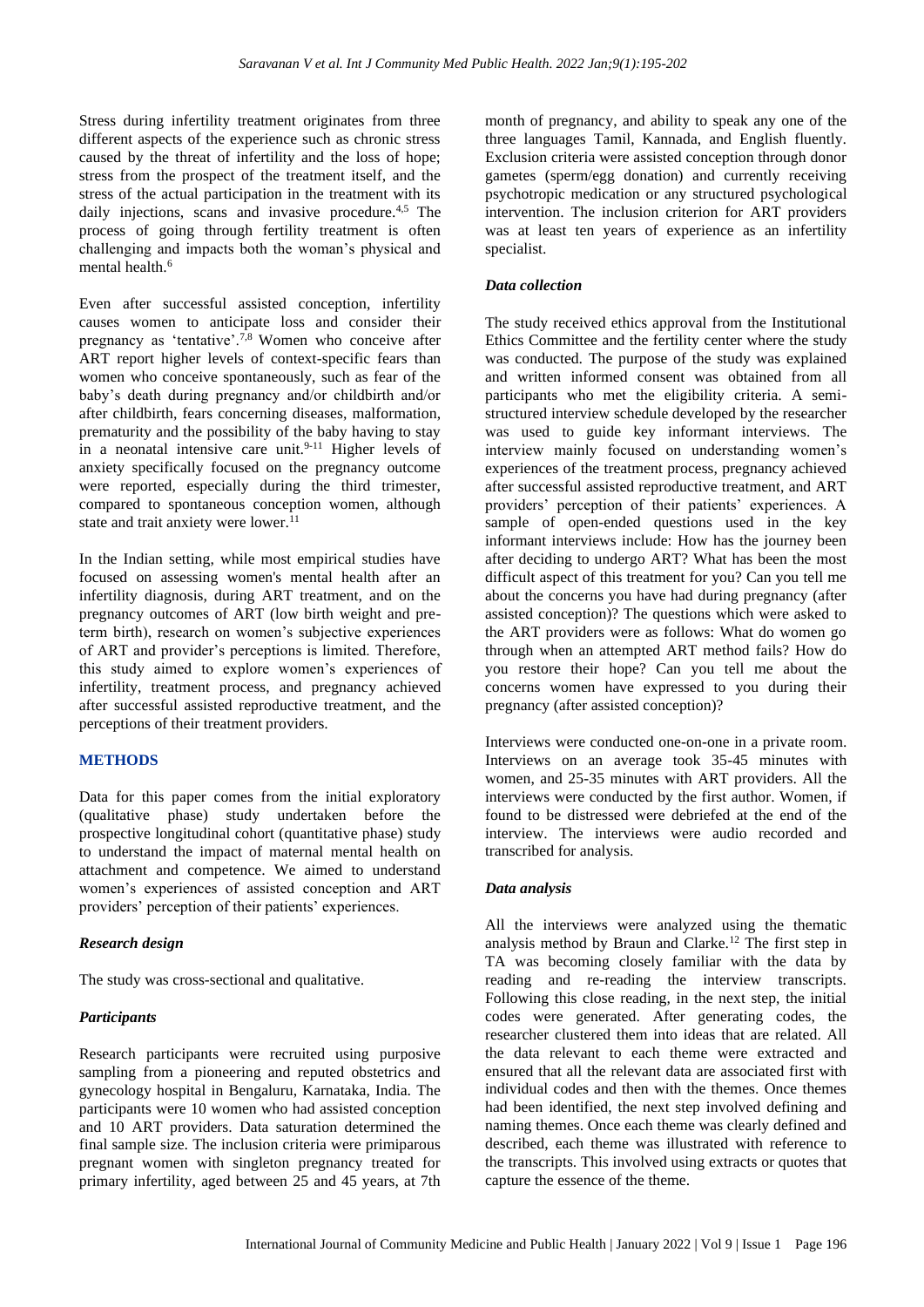#### **RESULTS**

The mean age of women was 34.90 years (SD=2.23) at the time of interview. The cause of infertility was attributed to the woman  $(n = 6)$  and the man  $(n = 4)$ . The average duration of undergoing fertility treatment was 4.80 years (SD=1.58). Different assisted reproductive treatment methods were used like Ovulation Induction (OI), Intrauterine Insemination (IUI) and In Vitro Fertilization (IVF) (Table 1).

The mean age of ART providers who participated in the study was 46.30 years (range=39-57 years and SD=5.65) at the time of interview and the average years of experience were 19.90 years (range=12-29 years and SD=5.30). Data relating to the women's experiences of

assisted conception and ART providers' perception of their patients' experiences were analyzed. The main themes and sub-themes that emerged when analyzing the interviews of patients and providers were discussed below. Quotations are used to illustrate each theme and are identified with a participant number, followed by the group to which they belong, "P" (Patient) or "PR" (Provider).

#### *Women's experiences of assisted conception*

#### *Salient concerns about treatment*

This theme refers to the major concerns of women during the assisted reproductive treatment process.

#### **Table 1: Demographic characteristics of women who had assisted conception.**

| Partici-<br>pant<br>no. | Age<br>(yrs) | <b>Education</b><br>level | <b>Occupation</b><br><b>Status</b> | <b>Duration</b><br>of<br>marriage<br>(years) | <b>Duration</b><br>of<br>infertility<br>(years) | <b>Cause of</b><br>infertility | <b>Duration</b><br><b>of</b><br>treatment<br>(years) | <b>Type of</b><br><b>ART</b><br>currently<br>received | <b>History</b><br>of<br>treatment<br>failure<br>(N) |
|-------------------------|--------------|---------------------------|------------------------------------|----------------------------------------------|-------------------------------------------------|--------------------------------|------------------------------------------------------|-------------------------------------------------------|-----------------------------------------------------|
| $\mathbf{1}$            | 33           | Master's<br>Degree        | Employed                           | 8                                            | 6                                               | Male<br>factor                 | 3                                                    | <b>IUI</b><br>(3 <sup>rd</sup> )<br>attempt)          | IUI(2)                                              |
| $\boldsymbol{2}$        | 34           | Master's<br>Degree        | Employed                           | 10                                           | $\tau$                                          | Female<br>factor               | 4.5                                                  | <b>IVF</b><br>(4 <sup>th</sup> )<br>attempt)          | IVF(3)                                              |
| 3                       | 35           | Master's<br>Degree        | Employed                           | 11                                           | $\,8\,$                                         | Female<br>factor               | 6.5                                                  | <b>IVF</b><br>(3rd)<br>attempt)                       | OI(2)<br>IVF(2)                                     |
| 4                       | 36           | Bachelor's<br>degree      | Unemployed                         | $\overline{Q}$                               | $\overline{7}$                                  | Female<br>Factor               | 6                                                    | <b>IVF</b><br>(3rd)<br>attempt)                       | IVF(2)                                              |
| 5                       | 33           | Bachelor's<br>degree      | Unemployed                         | 8                                            | 6                                               | Male<br>Factor                 | 4                                                    | <b>IUI</b><br>(3 <sup>rd</sup> )<br>attempt)          | IUI(2)                                              |
| 6                       | 38           | Master's<br>Degree        | Employed                           | 12                                           | 10                                              | Female<br>factor               | 7.5                                                  | <b>IVF</b><br>(5 <sup>th</sup> )<br>attempt)          | IVF(4)                                              |
| 7                       | 34           | Bachelor's<br>degree      | Employed                           | 9                                            | 6                                               | Female<br>factor               | 4                                                    | <b>IVF</b><br>(2 <sup>nd</sup><br>attempt)            | IVF(1)                                              |
| 8                       | 32           | Master's<br>Degree        | Unemployed                         | $\overline{7}$                               | 5                                               | Male<br>Factor                 | 3                                                    | <b>IUI</b><br>(3 <sup>rd</sup> )<br>attempt)          | IUI(2)                                              |
| 9                       | 39           | Master's<br>Degree        | Employed                           | 11                                           | 9                                               | Female<br>factor               | 6                                                    | <b>IVF</b><br>(3rd)<br>attempt)                       | IVF(2)                                              |
| 10                      | 35           | Bachelor's<br>degree      | Employed                           | 10                                           | $\overline{7}$                                  | Male<br>Factor                 | 3.5                                                  | <b>IUI</b><br>(4 <sup>th</sup> )<br>attempt)          | IUI(3)                                              |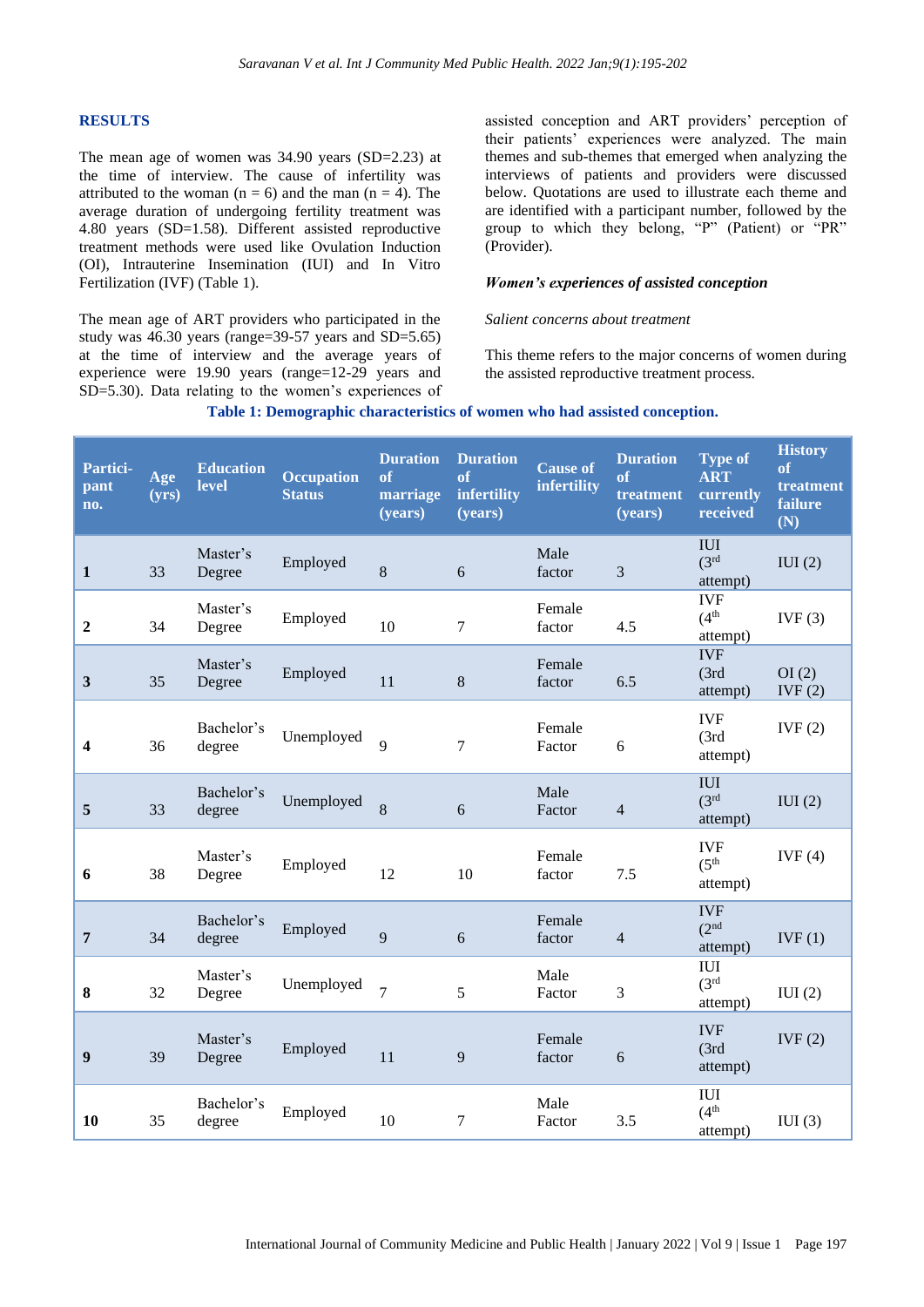Four sub-themes were identified: need to become pregnant taking precedence over everything, doubt and uncertainty, the waiting period and the decision to go for a second attempt.

*Need to become pregnant taking precedence over everything*

Participants reported that they had difficulty to focus or make any major decisions on other important aspects of their life since the need to achieve pregnancy became a priority.

*"It was hard for me to decide whether to take up the team lead position or not, though my colleagues kept on insisting that it will help for my career growth…After few days, I did refuse the opportunity since all I wanted is to get pregnant at least in this attempt…"* (3P)

*"I was in a state of mind where I barely could focus on anything in my life other than getting pregnant at least this time …"* (6P)

#### *Doubt and uncertainty*

At some point of the treatment, participants were doubtful whether the treatment will result in pregnancy and felt difficult to cope with the feelings of uncertainty.

*"All these years I was trying to become pregnant, but couldn't…I was really doubtful whether going through this attempt will help me to achieve pregnancy…" (*2P)

*"What if after going through the entire procedure, still I end up not becoming pregnant...I don't want to feel that way, but I couldn't help it…."* (9P)

# *The waiting period*

The two weeks gap between the embryo transfer and pregnancy test has been perceived as the difficult phase of the treatment since they could hardly wait any further to know their test results.

*"I would have repeated several times in my mind: you waited for 6 years to become pregnant and it's just few more days left…Then again I used to have thoughts what if the result turns out to be negative … Each and every day till the day of the pregnancy test, was so painful for me"* (1P)

#### *Decision to go for a second attempt*

Some participants felt emotionally exhausted after the failure of first attempt. As going through another attempt did not guarantee any success in becoming pregnant, most of them had difficulty in deciding about undergoing the second attempt.

*"I felt shattered after the first attempt failed… Though I know the only way to get pregnant is trying for a next attempt, I wasn't sure whether I'll be able to go through the treatment all over again. One part of me was like what if it fails again, but other part of me was like what if I become pregnant. I couldn't decide; it was really tough. It took me months to go for the second attempt"* (4P)

#### *Social support*

This theme refers to the role of support system in instilling hope during the treatment process. Two subthemes were identified: informational support and emotional support.

#### *Informational support*

Most of the women felt that adequate information was provided by their health care professional was motivating and helpful for them to engage in the treatment process.

*"When we met Dr. X, she explained each step of the procedure in such a detailed manner. Only after that I gained some amount of confidence to undergo the IUI treatment… She is truly so patient enough in answering all the queries we had."* (1P)

#### *Emotional support*

Participants perceived their spouse and mother as the major source of emotional support during the treatment process.

*"After 2 attempts failed, I lost my hope completely to continue with the treatment. But because of my mom and my husband I underwent 3rd attempt. My mom used to talk to me hours together over the phone every day and made sure I was doing okay and my husband was quite positive and supportive to me throughout the treatment"* (4P)

*"My mom left her job just to be with me during the treatment. I don't know how I would have managed to continue with the treatment without her being on my side"* (7P)

#### *Concerns after assisted conception*

This theme refers to the common concerns expressed by women during their pregnancy after successful treatment attempt. Three sub-themes were identified: fear of miscarriage, difficulty in forming an attachment and fear about baby's safety.

#### *Fear of miscarriage*

Most of the participants were constantly worried about miscarriage till the end of first trimester and were hyper vigilant to their bodily changes.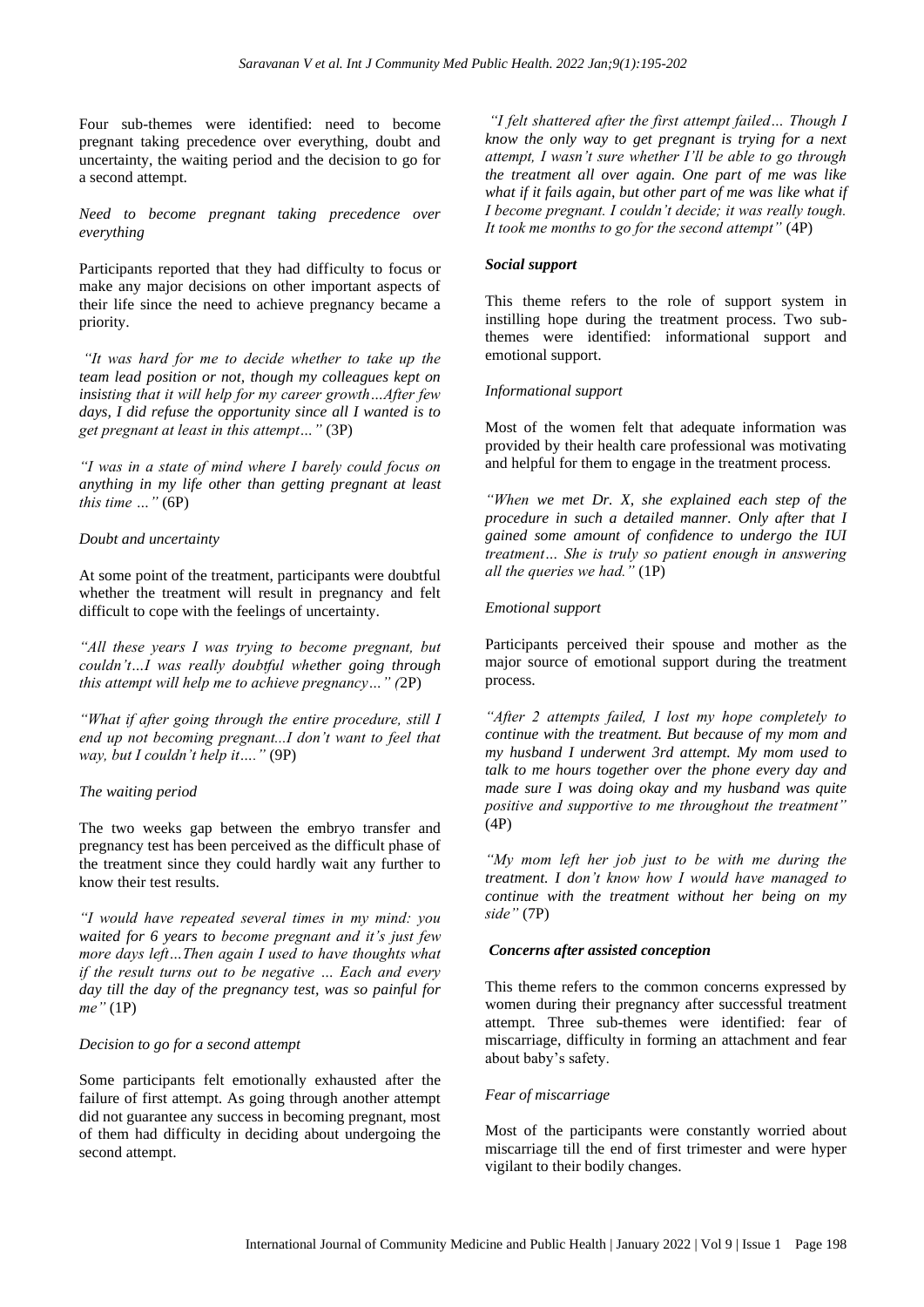*"I was so happy when the test result came positive… After we reached home, I wanted to call and tell so many people that I became pregnant, but then suddenly I became worried what if something happens to my baby?... Will my pregnancy last…? We didn't tell anyone about my pregnancy till the 4th month…."* (8 P)

#### *Difficulty in forming an attachment*

Due to multiple failures in conceiving, some participants experienced difficulty in bonding with their unborn child.

*"I've noticed few of my friends who used to constantly massage their tummy or talk to their baby while they are pregnant…. I have never felt or tried to connect with my baby like that …"* (2P)

#### *Fear about baby's safety*

Despite baby's growth and development being normal, some participants were more worried about the safety and health of their baby during the childbirth.

*"Till now all my scans showed that my baby is healthy, but there are times, I get worried what if something happens to my baby during the delivery. I know I'm in good hands, my doctor will take good care of my delivery process…but until I see my baby, I don't think I'll be able to get out of this feeling"* (5P)

#### *ART providers' perception of their patients' experiences*

#### *Unsuccessful treatment attempt*

This theme refers to the impact of failed ART attempt on women who underwent the treatment process. Two subthemes were identified: disappointment and exhaustion and taking a temporary break.

#### *Disappointment and exhaustion*

Most of the providers reported that patients tend to feel exhausted and gets disappointed when the treatment doesn't result in pregnancy.

*"Many patients have financial concerns… After investing their energy and money into the treatment process, they hope for a positive result; but when an attempted IUI or IVF method fails, they feel both physically and mentally drained…."* (2 PR)

#### *Taking a temporary break*

Providers reported that after a failed treatment cycle, most patients tend to take a break from their treatment process and focus on other aspects of their lives as an attempt to overcome their distress.

*"Almost all the patients prioritize the treatment process over the other aspects of their life…… Failure of an*  *attempted cycle and its emotional impact on them makes them to take a complete break for few months and reinvest their time and energy on other things…."* (7 PR)

## *Resilience during the treatment*

This theme refers to women's ability to recover from the previous failures in conception and being firm to put up with the physical and emotional demands of the next attempt. Three sub-themes were identified: inner strength, family support and taking control over the treatment process.

#### *Inner strength*

Providers reported that though women go through a renewed cycle of grief every time after the failure of an attempted cycle, their inner strength makes them not to give up and prepares them to try for multiple attempts to achieve pregnancy.

*"After first unsuccessful treatment attempt, some patients give up and may not return back…Some patients are so firm, hold on to their hope and actively get involved in the treatment process; what makes difference between them is their will power & mental strength……"* (9P).

# *Family support*

Most of the providers reported that support from family members especially from one's spouse enables women to overcome the distress and continue with the treatment process.

*"Having a good support system has a huge influence on women being positive throughout the ART process… At times when women feel unsure to go for a next attempt, their partner's involvement and motivation helps them to carry on with the treatment"* (4P)

#### *Taking control over the treatment process*

Providers reported that patients try to have a better understanding about the process and makes necessary life style modifications as an attempt to have some control over the treatment which in turn enables them to endure any discomfort that occurs during the course of treatment.

*"Some patients actively engage themselves by trying to know more about the nature of the treatment and have a realistic expectation about their chances of success per cycle… They gain a better sense of control over the process…."* (6P)

# *Apprehensions after assisted conception*

This theme refers to the apprehensions of pregnant women after assisted conception. Two sub-themes were identified: apprehensive about effects of medications on fetus and anxiety about survival of the fetus.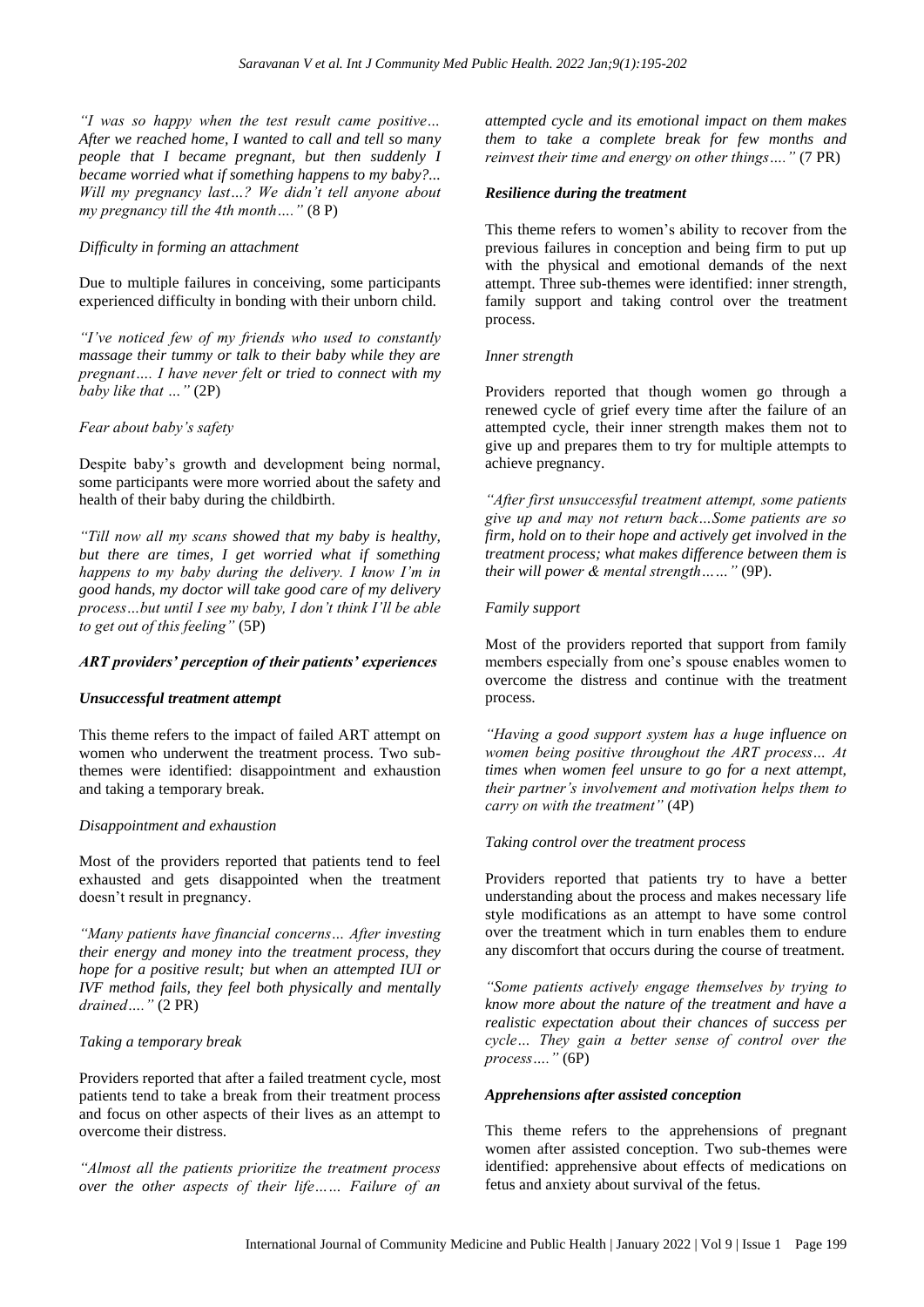#### *Apprehensive about effects of medications on fetus*

Providers reported that women who had been in treatment for a longer duration and got pregnant after multiple attempts tend to worry about the effects of medications on their unborn baby especially during their first trimester. Providers also reported that women who had assisted conception tend to seek lots of reassurance about the wellbeing of the fetus during their monthly checkups.

*"After the positive pregnancy test, patients with history of multiple failures in conceiving tend to worry about the medications effects on their baby… Such concerns are more frequently reported during their first trimester…."*  (3PR)

*"Even after communicating that their genetic testing and other reports are normal, patients always seek reassurance about their baby's growth and development…"* (5PR)

## *Anxiety about survival of the fetus*

Most commonly reported is apprehension about the survival of their baby such as fear of miscarriage during their first trimester and fear of any harm to their baby during the delivery process. Fear of baby's safety during delivery process is more common during their third trimester.

*"Many patients with assisted conception generally worry about having miscarriage……. They tend to be extra cautious until they enter the 4th month. Though some seem to be relatively confident about the progress of their pregnancy and about the childbirth, many patients do worry about the mode of delivery and baby's safety during the delivery especially after 32 weeks of gestation"* (4P)

# **DISCUSSION**

The purpose of this study was to explore women's experiences and ART providers' perceptions about assisted conception in the Indian context in order to plan early screening and intervention efforts for vulnerable women.

Themes emerged during the analysis revealed that during the treatment process, women experienced difficulty focusing or making any major decisions on other important aspects of their life as the need to achieve pregnancy became a priority. These findings are line with previous research in which infertility treatment was viewed as having a major influence over their current lives, affecting all other decisions.<sup>13</sup> Most pregnant women perceived aspects of the ART treatment as emotionally difficult for them to handle and experienced strong feelings of uncertainty about the outcome of the treatment. Infertility treatment experiences in previous

studies have reported it to be an emotionally painful journey filled with uncertainty and longing. $8,14$ 

Studies have shown that women perceive the physical demands of ART process such as daily injections, oocyte retrieval and embryo transfer, as emotionally painful and unbearable aspects of the treatment.4,5 But in the current study, the psychological demands of treatment process such as 14 days waiting period between the embryo transfer and pregnancy test and making a decision about undergoing the second attempt after the first unsuccessful attempt were perceived as emotionally exhausting, most difficult aspects of the treatment. Thus, the finding indicates the treatment journey as a mentally straining process.

Support systems such as family members and the treating team were perceived as playing a major role in enhancing women's hope throughout the treatment process in this study. These findings are in line with previous research in which positive interaction between couples and support from mother led to increasing hope and motivation, and the support and understanding offered by hospital staff as a helpful factor during the treatment process.15-17

Women reported significant worries related to miscarriage and the safety and health of their babies during childbirth. These findings are in line with previous research in which women who had conceived after the ART process had perceived their pregnancies as being riskier and demanding were afraid of miscarriage due to which they ended up checking for bleeding or spotting and had a fear of being threatened by an unexpected event during pregnancy.<sup>14,18,19,20</sup>

Due to multiple failures in conceiving, it was evident that women had difficulty in forming an attachment with their unborn baby during the pregnancy. Previous research has reported that women avoided strong antenatal attachment with the unborn baby because of fear of losing the baby.20,21 Though the current study findings are in line with few other previous studies that infertility problems affect attachment in pregnancies following ART. Studies have also reported divergent findings that the attachment to the fetus is similar to other pregnancies. $22,23$ 

# *ART providers perspective*

ART providers viewed failure in the attempted treatment method led to disappointment and exhaustion and patients took a temporary break from their treatment process to focus on other aspects of their lives. Women who undergo infertility treatment report disappointment when the treatment fails since so much energy, hope and money have been invested in the process.<sup>13</sup> A Previous study has also shown that women temporarily step away from the cycle of attempting pregnancy, when they feel they had reached a limit where they had exhausted their emotional and practical resources or felt as though they had lost themselves in the treatment process.<sup>24</sup>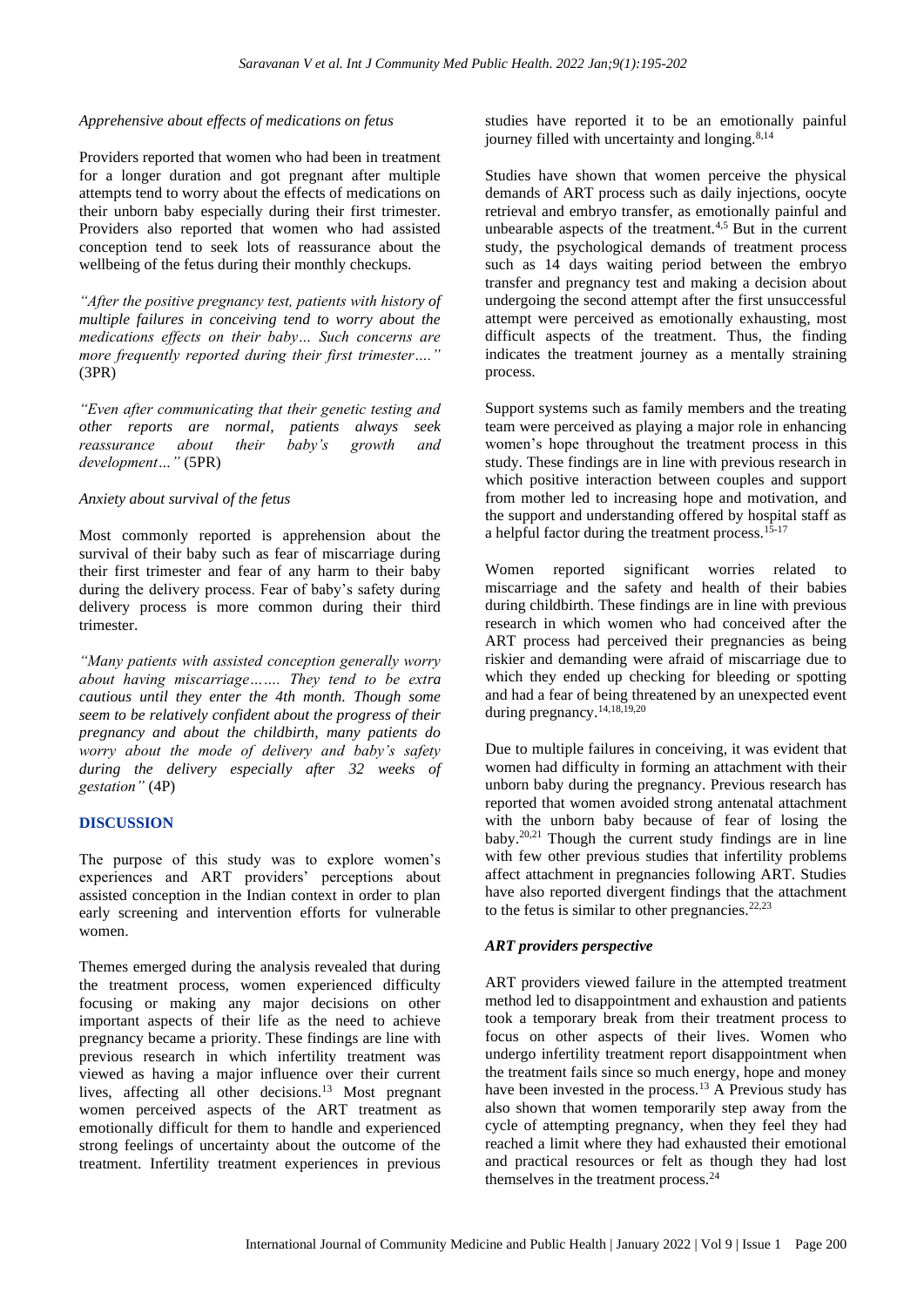The themes that emerged during the analysis revealed that women's inner strength, support from family, and their ability to take control over the treatment process helped them overcome the distress. It also enabled them to endure any discomfort which occurred during the treatment. The current study findings emphasize the significant role of women's resilience in treatment continuity. Women have reported that drawing on their support, enabled them to maintain the emotional strength and positivity needed to carry on with the subsequent attempts.<sup>24</sup>

Findings suggested that women who had been in treatment for longer duration and got pregnant after multiple attempts were anxious about the effects of medications on their unborn baby, sought reassurance frequently about the wellbeing of the fetus, and were apprehensive about the survival of their baby. Based on their experience, providers felt that these apprehensions were expressed by women more commonly during their first and third trimester of pregnancy. Previous studies have shown pregnancy specific anxiety in IVF mothers, such as anxiety about the survival and normality of their unborn babies and damage to their babies during childbirth. $10,25$ 

To the best of our knowledge, this study is the first to explore the women's experiences of assisted conception and ART providers' perception of their patients' experiences in the Indian setting. The findings of the study have led to the understanding that the previous negative experiences in conception affect the way women experience their pregnancy achieved through assisted conception. Findings also indicate that it is essential to pay attention to their psychological concerns during the fertility treatment and throughout the pregnancy period.

Despite these strengths, the limitations include a small sample size and not exploring the spouse's experience which may differ from that of the women's experiences. However, the small sample size is justified considering that this is an exploratory study of prospective longitudinal cohort study and the qualitative approach chosen for the same. Further, we achieved data saturation in this sample. The current findings have important implications for early screening and intervention for vulnerable women receiving ART.

# **CONCLUSION**

Women perceived the psychological demands of the ART process as the most emotionally difficult aspect of their treatment journey. It is evident that a successful treatment outcome does not necessarily put an end to the psychological ramifications of infertility and its treatment on women. Thus, the current study finding implies the need for psychological screening and providing brief psychological interventions at different stages of treatment and during pregnancy to ameliorate the potential long-term effects of infertility and to enhance

women's emotional well-being. Further research should aim to also understand the spouse/partner's experience of fertility treatment and the challenges and concerns they experience in this journey.

# **ACKNOWLEDGEMENTS**

The authors would like to thank all the pregnant women and the ART providers for their cooperation and willingness to participate in the study.

*Funding: No funding sources Conflict of interest: None declared Ethical approval: The study was approved by the Institutional Ethics Committee*

# **REFERENCES**

- 1. Holter H, Anderheim L, Bergh C, Moller A. First IVF treatment - short-term impact on psychological well-being and the marital relationship. Hum Reprod. 2006;21(12):3295-302.
- 2. Ganguly S, Unisa S. Trends of infertility and childlessness in India: Findings from NFHS data. Facts Views Vis Obgyn. 2010;2(2):131-8.
- 3. Malhotra N, Shah D, Pai R, Pai HD, Bankar MJ. Assisted reproductive technology in India: A 3-year retrospective data analysis. Hum Reprod Sci. 2013;6(4):235-40.
- 4. de Klerk C, Heijnen EMEW, Macklon NS, Duivenvoorden HJ, Fauser BCJM, Passchier J, et al. The psychological impact of mild ovarian stimulation combined with single embryo transfer compared with conventional IVF. Hum Reprod. 2006;21(3):721-27.
- 5. Lintsen AME, Verhaak CM, Eijkemans MJC, Smeenk JMJ, Braat DDM. Anxiety and depression have no influence on the cancellation and pregnancy rates of a first IVF or ICSI treatment. Hum Reprod. 2009;24(5):1092-98.
- 6. Cosineau TM, Domar AD. Psychological impact of infertility. Best Pract Res Clin Obstet Gynaecol. 2007;21(2):293-308.
- 7. Glazer SE. The Long-awaited Stork. San Francisco: Jossey-Bass Publishers.1998.
- 8. Redshaw M, Hockley C, Davidson LL. A qualitative study of the experience of treatment for infertility among women who successfully became pregnant. Hum Reprod. 2007;22(1):295-304.
- 9. Dornelles LMN, MacCallum F, Lopes RCS, Piccinini CA, Passos EP. Living each week as unique: maternal fears in assisted reproductive<br>technology pregnancies. Midwifery. technology pregnancies. 2014;30(3):115-20.
- 10. Hjelmstedt A, Widstrom AM, Wramsby H, Collins A. Emotional adaptation following successful in vitro fertilization. Fertil Steril. 2004;81(5):1254-64.
- 11. McMahon CA, Boivin J, Gibson FL, Hammarberg K, Wynter K, Saunders D, et al. Pregnancy-specific anxiety, ART conception and infant temperament at